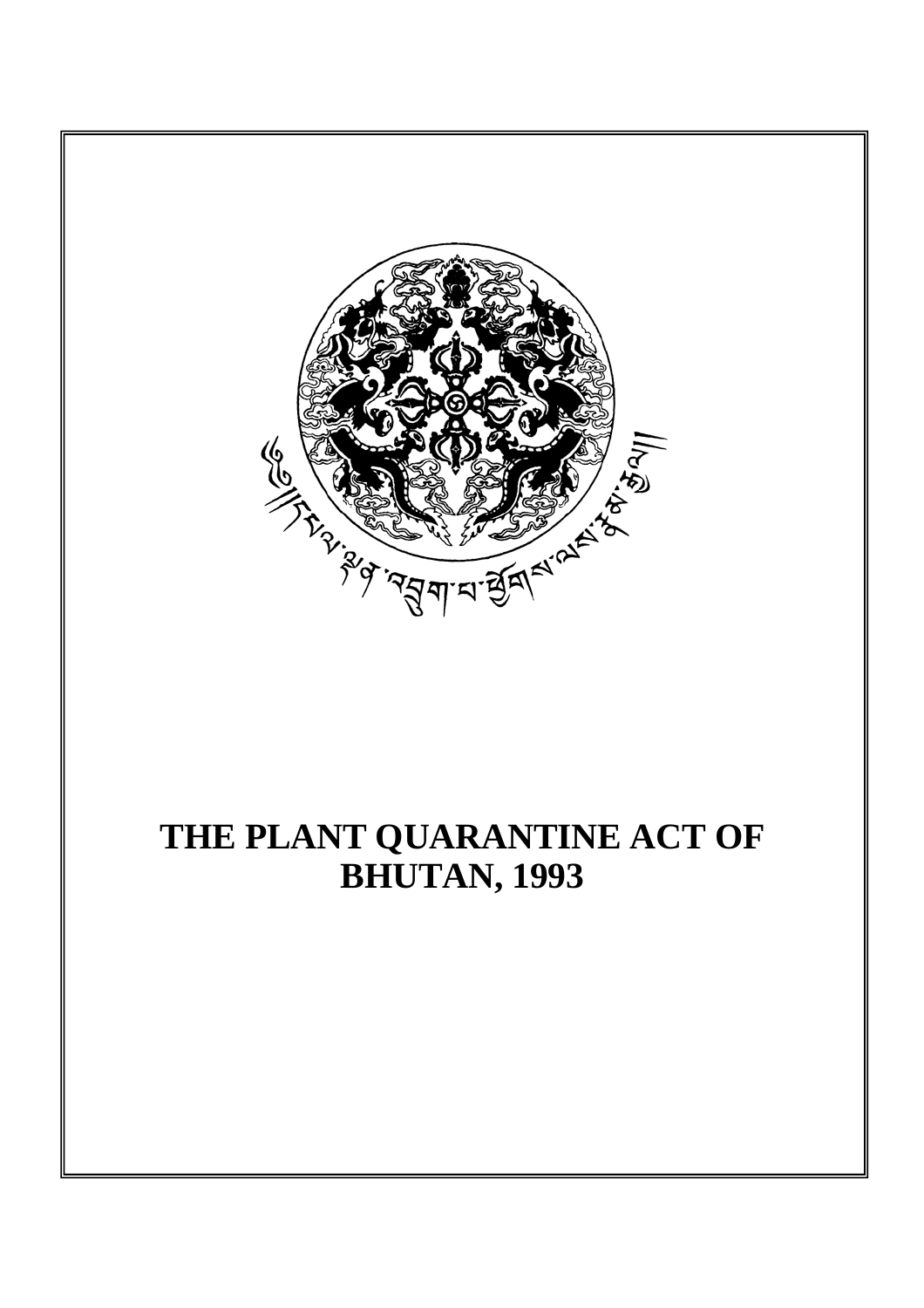# **THE PLANT QUARANTINE ACT OF BHUTAN, 1993**

# 1. **PURPOSE**

The purpose of this Act is:-

 to prevent the introduction into Bhutan of pests not already present or widespread in the country;

 to control those pests already in the country by restricting their spread and by endeavouring to eradicate them;

 to provide facilities for services for import and export of plants and plant products; to extend co-operation in the prevention or movement of pests in international trade and traffic.

# 2. **TITLE**

 This Act shall be called the Plant Quarantine Act of Bhutan, 1993 and shall apply to the whole of Bhutan.

# 3. **TIME OF OPERATION**

This Act shall come into force immediately following its passage by the National Assembly.

# 4. **DEFINITIONS**

In this Act:-

**Carrier** is defined as a means of transport and includes any persons, aircraft, automobile, lorry, cart, animals, transport of materials of any sort whereby plants, goods, or soil are moved from place to place.

**Contamination** means the presence of a pest on any material or object not of plant or animal origin.

**Goods** means any moveable property involving a quarantine hazard.

**Inspection** means examination of plants, goods or soil by an authorised person or Inspector for the purpose of detecting pests. Such inspection may involve removal of plants, goods or soil or a sample of them, to a quarantine station or laboratory, where special facilities are available.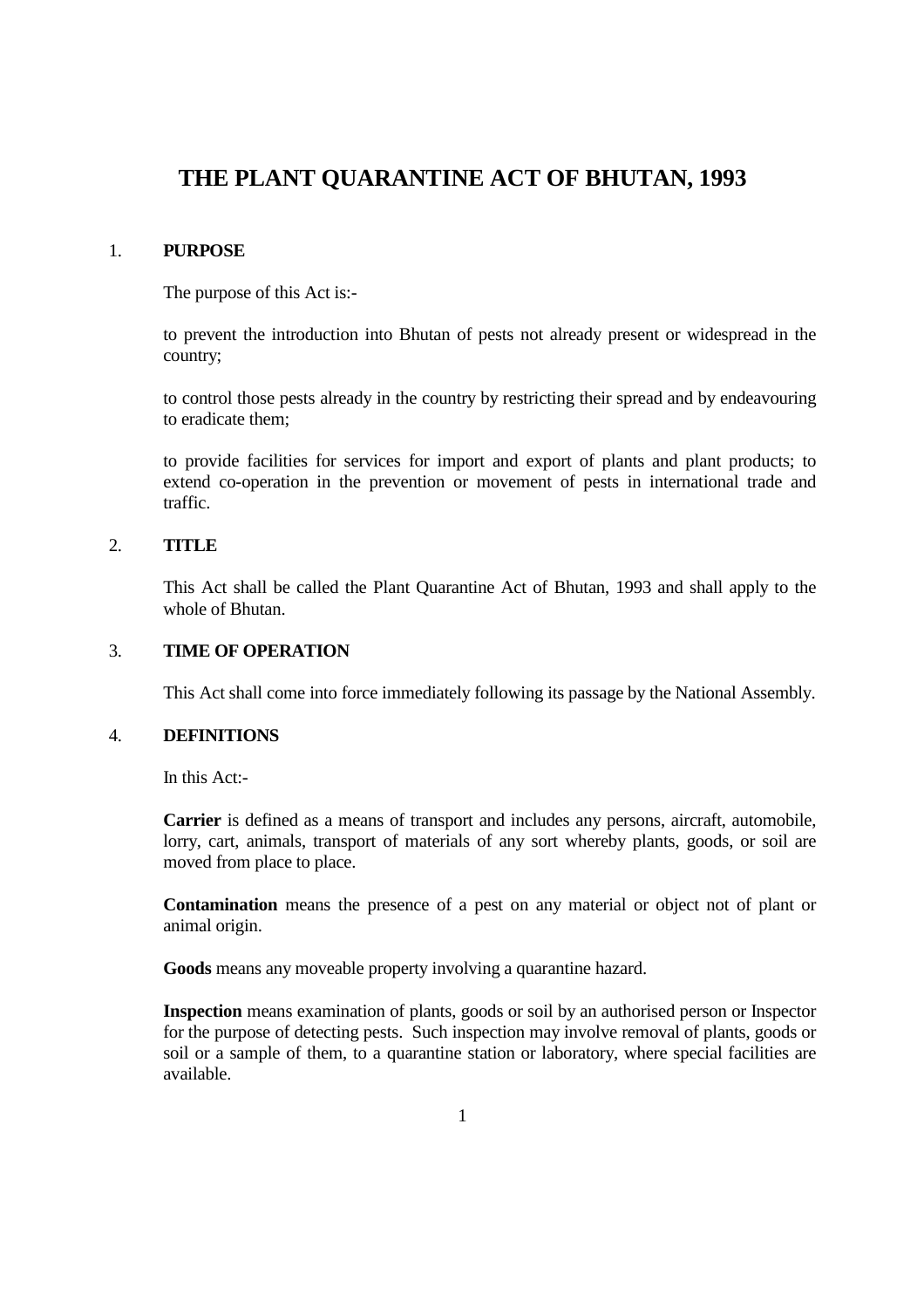**Inspector** means an officer duly appointed under the Act.

**Notifiable plant pest** means any plant pest which the Royal Government by Regulation, has declared to be a notifiable plant pest.

**Organisation** means any institution, association, company or body, private or public, dealing in or concerned with the import or export of plants, pests, goods or soil.

**Owner** means the person or organisation responsible for plant, pests, goods or soil, because he, she, or it is the owner or owner's agent, or the person to whom these are consigned, or by whom they are being exported, or the person or organisation in charge of the carrier in which plants, pests, goods or soil are being carried or have been carried.

Package includes the means by which plants, pests, goods or soil are encased, covered, enclosed, contained, or packed for carriage from one point to another, and includes mail.

**Permit** means a written authorization given by an authorised person for the movement of plants, pests, goods or soil.

**Phytosanitory Certificate** means a certificate substantially in the form of the Model Certificates of the International Plant Protection Convention (IPPC) as amended in 1979. They may contain special certifications or statements as requested by the importing country.

**Plant** means all species and types of plants or any part thereof, either living or dead, including stems, branches, tubers, bulbs, corms, stocks, budwood, cuttings, slips, layers, suckers, roots, leaves, flowers, seeds and seedlings.

**Plant pest or pest** means any form of plant or animal life, or any pathogenic agent, injurious or potentially injurious to plants or plant product.

**Plant product** means any unmanufactured material of plant origin and those manufactured products which by their nature, or that of their processing, may create a risk for the spread of pests.

**Point of Entry** means any area approved as such by the Royal Government at which plants, plant products, goods or soil may come into the country. It may include a post office, airport, transport terminal or border check-post.

**Post-entry Quarantine Station** means a place approved for the holding of plant for the further inspection and growth after they have been imported.

**Prohibited material** means any plant, pest, goods or soil notified as such by the Royal Government.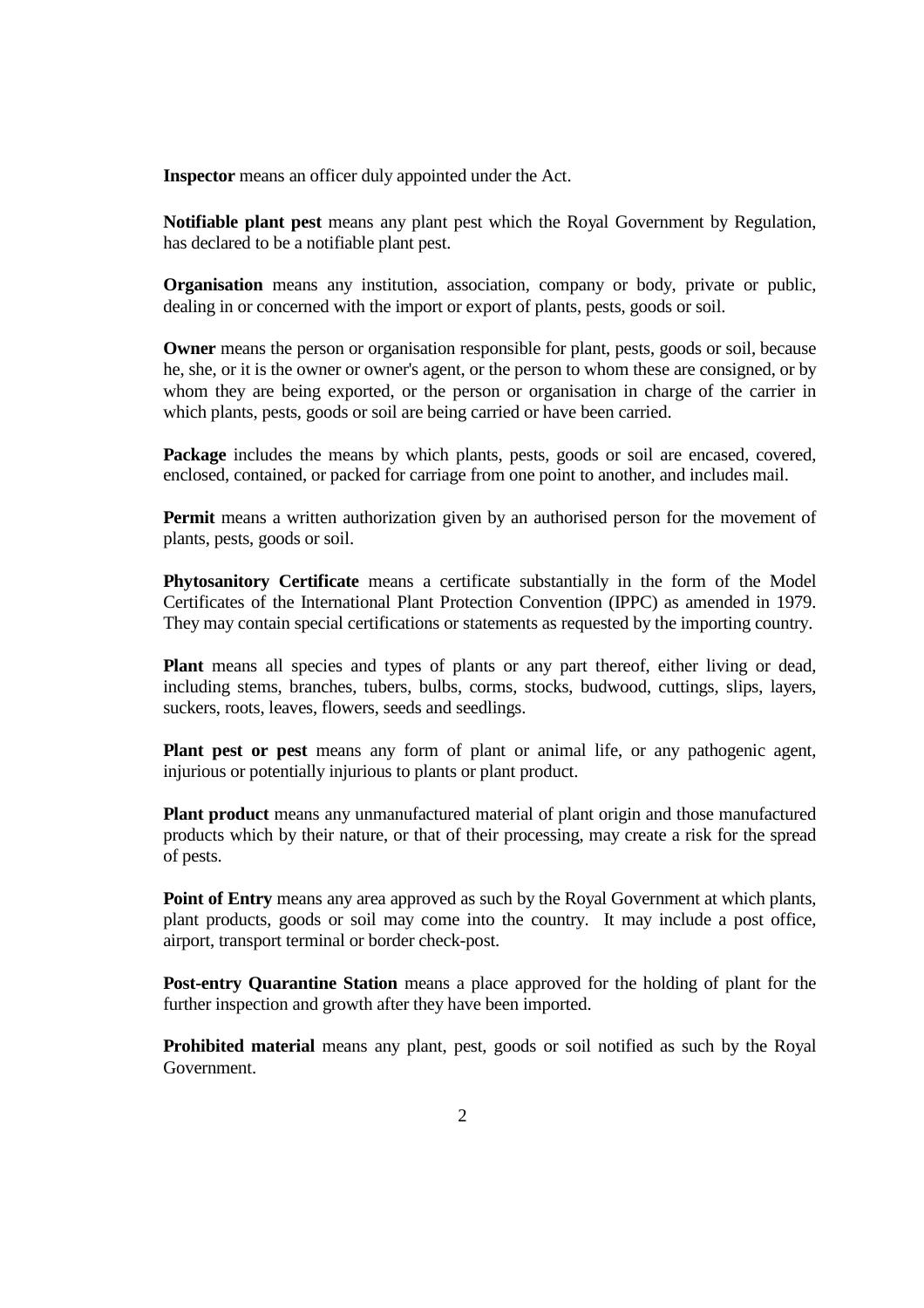**Quarantine plant pest** means any plant pest which the Royal Government by Regulation has declared to be a quarantine plant pest.

**Quarantine premises or station** means a place approved by the Royal Government for the interception, inspection, detention, treatment, reconsignment or destruction of plants, pests, goods or soil being imported, exported or in transit.

**Royal Government** for purposes of implementation of this Act means the Ministry of Agriculture.

**Soil** means any medium such as earth or compost in which plants can grow or be propagated, or which may serve to harbour any pests.

**Treatment** means any form of treatment, including disinfection and disinfestation, to ensure removal, sterilisation or killing of any pest by such means as are deemed appropriate, and includes destruction.

# 5. **POWERS OF THE ACT**

- (1) It shall be lawful for the Royal Government from time to time to:
- a) issue Regulations for the purpose of preventing either the introduction of plant pest, or the spread of plant pests, or of any particular plant pest named. This may apply to the whole of the country or to any particular district or part thereof.
- b) declare any district, area or parcel of land described in the Regulation to be infected with a notifiable plant pest or suspected of being infected with a notifiable plant pest for the purposes of internal plant quarantine.
- c) prohibit absolutely the import into Bhutan from any country, or countries, outside Bhutan of plants, goods, plant products and soil which are likely to be a means of introducing or spreading plant pests into the country for the purposes of international plant quarantine.
- d) Prescribe for the purposes of internal plant quarantine measures for the control and eradication of pests, such as isolation of areas and district, destruction and cleansing treatments, replanting provisions and the regulation of the movement of plants, plant products and soil.
- e) regulate the duties of persons appointed to carry out the provisions of this Act.
- f) declare any plant pest to be a Quarantine plant pest.
- g) declare any plant pest to be a notifiable plant pest.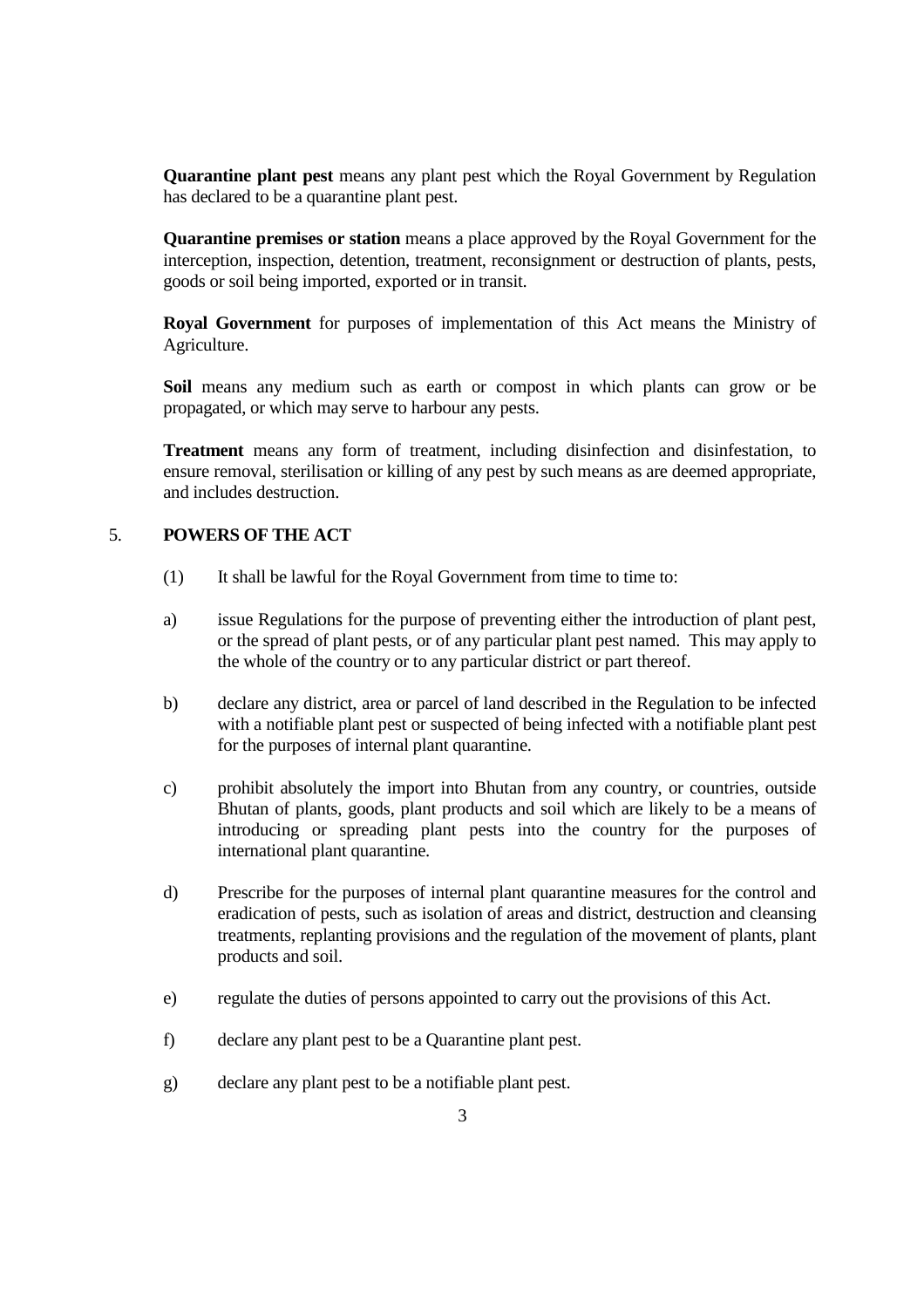- h) prescribe the establishment of quarantine stations, quarantine premises, post-entry quarantine stations and their necessary facilities and services.
- i) prescribe fees for inspections, services and treatment.
- j) declare any places in Bhutan to be points of entry for carriers, plants, plant products, packages, goods and soil.
- k) appoint persons to carry out the provisions of the Act and any regulation, orders or rules made thereunder. The Royal Government may delegate authority, but not the power to delegate.
- (2) The Royal Government instead of absolutely prohibiting the importation of any plant, pest, plant product, goods or soil may prescribe the conditions under which the import shall be permitted.
- (3) Any article, plant, plant product, goods coming from parts outside Bhutan may be deemed to come from a place from which the import is prohibited, and may be treated accordingly, unless the owner satisfies the Royal Government otherwise.

# (4) **QUARANTINE OF GOODS AND OTHER ITEMS**

 The following plants, plant products, goods, packages, pests and soil shall be considered to be subject to plant quarantine.

- a) any that have been brought into Bhutan from a place outside Bhutan,
- b) any infested, or suspected to be infested, with a quarantine plant pest,
- c) any that have been in contact with, or been exposed to infection with a plant pest.
- (5)
- a) A quarantine Inspector may, by order in writing, order into quarantine any carrier, plant, plant product, goods and soil being or likely to be infested with a plant pest, and shall order treatment. When treatment has been performed and the pest risk removed they shall be released from quarantine on the payment of fees.
- b) If a quarantine Inspector is of the opinion that they can not be effectively disinfested, or the contamination removed he may by order in writing cause the plants, plant products, goods and soil to be destroyed.
- (6) For the purposes of this Act the decision of the Chief Plant Quarantine Officer as to the presence or identification of any plant pest shall be final, and he should communicate his decision in writing.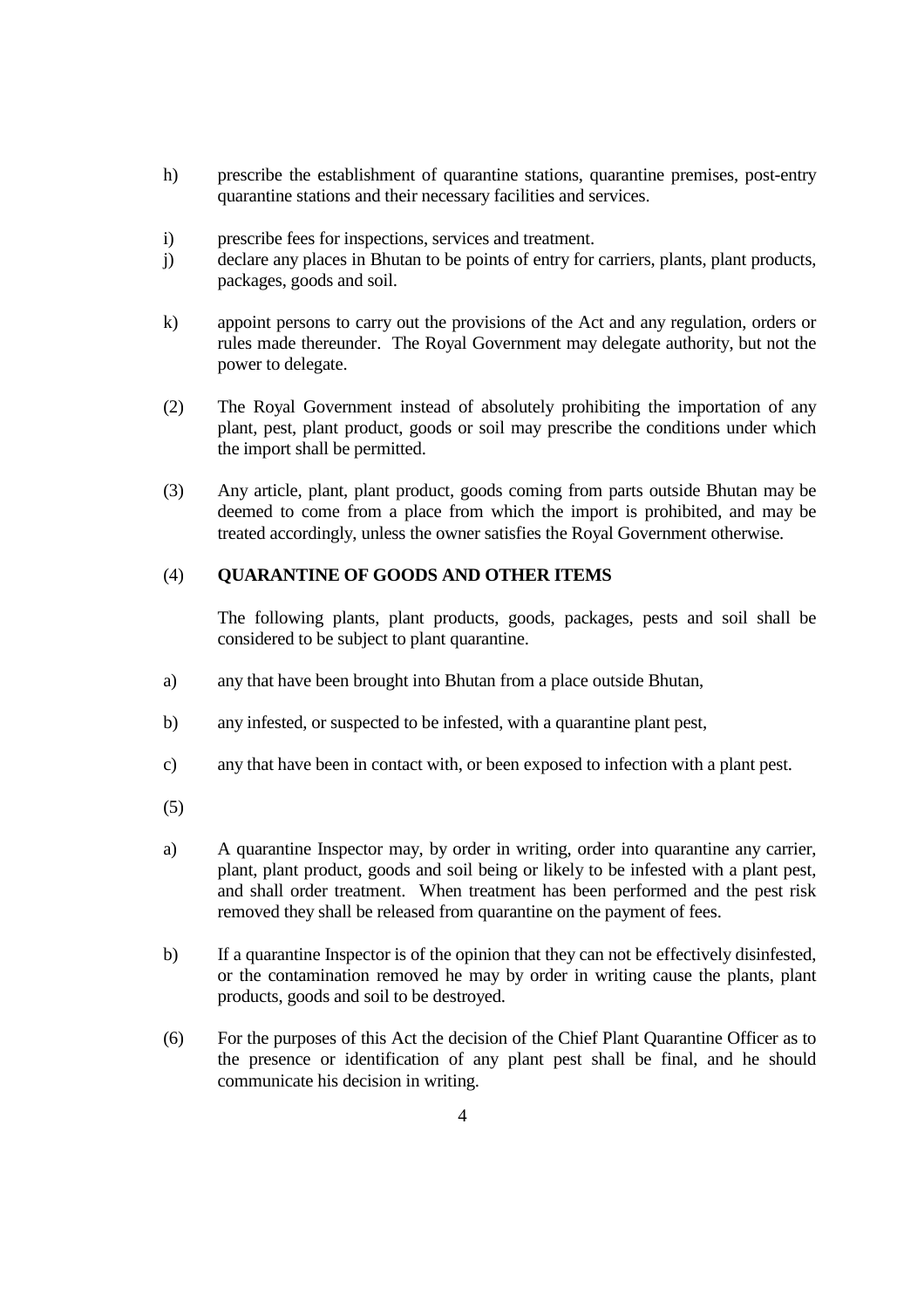# (7) **QUARANTINE OF PLANTS**

- i) No person shall land any plants in any place in Bhutan except through a point of entry designated by the Royal Government. If a person is in contravention of this section of the Act he shall be guilty of an offence and the goods may be forfeited.
- ii) Any importation must be made with authority and in accordance with the Act and regulations: In the case of the import of plants, including seeds, it may be necessary to place the material in post-entry quarantine for further treatment and examination.
- iii) If the imported plants are found to be free of plant pests then they may be delivered to the importer, provided a quarantine Inspector is satisfied that there is no danger of introducing a plant pest.

### 6. **GENERAL PROVISIONS**

 The Royal Government or its delegate, may make regulations, orders or rules not inconsistent with this Act, prescribing all matters which are required for this Act to function effectively, in particular for any of the following:

- a) for fixing penalties for contravention of this Act, and appropriate legal procedure if not otherwise provided,
- b) for providing for the delegation of authority under this Act,
- c) for prescribing forms and documents as appropriate for the effective administration of this Act,
- d) for prescribing treatments for the elimination of plant pests from imported plants, plant products, goods and any other materials that may be infested,
- e) for prescribing measures to be taken for the treatment of any notifiable plant pest by the owner or occupier of any land in Bhutan declared to be infested or suspected of being infested with a plant pest,
- f) for prescribing measures to be taken for the diagnosis and prevention of pests for the purposes of quarantine,
- g) for providing for the examination and treatment by quarantine Inspectors of plants and plant products for export,
- h) for providing for the examination and treatment by quarantine Inspectors of imported plants, plant products and goods,